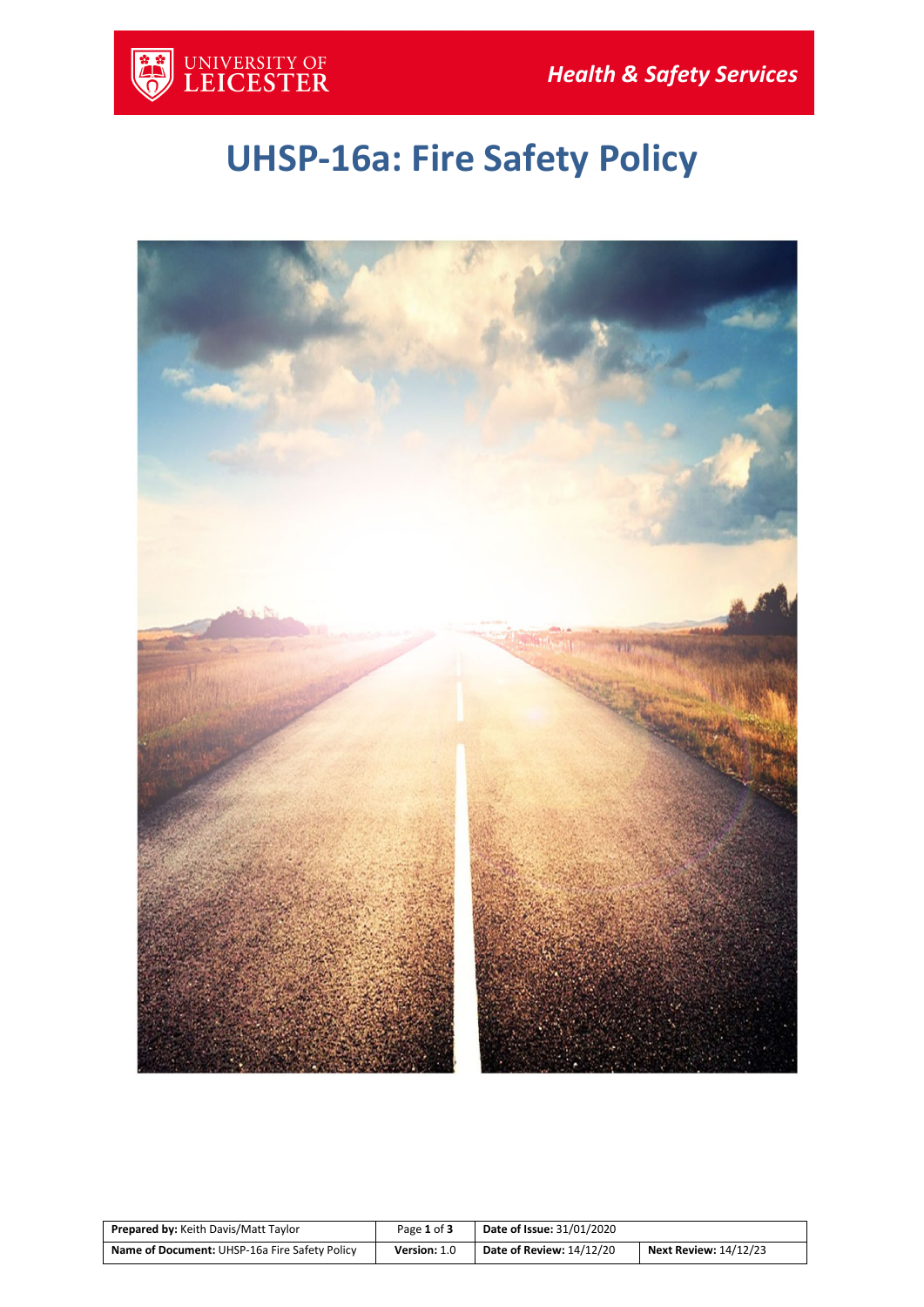

## **1. Objectives**

The University of Leicester will prepare for and minimise the effects of fire to prevent injury to University staff, students and visitors. It will ensure adequate resources are in place to assess the risk of fire and do what is reasonably practicable to prevent or reduce its effects through robust fire safety management.

## **2. Legal Compliance**

The University will comply with, and where possible strive to exceed, the requirements of the Regulatory Reform (Fire Safety) Order 2005 (RRFSO). This will be achieved through an effective partnership with a Fire Service in accordance with the Primary Authority Partnership Scheme.

## **3. Scope**

This policy applies to all University premises, staff, students, contractors and visitors in accordance with the University Health and Safety Policy statement of intent.

## **4. Responsibilities**

The person responsible for fire safety at the University of Leicester, the 'Responsible Person' as defined by the RRO, is the President and Vice Chancellor, on behalf of Council (the University's governing body).

This responsibility cannot be delegated but persons are appointed to support the delivery of the fire safety policy. All staff and students must co-operate with the University and adhere to the fire safety procedures and arrangements to ensure the risk from fire is minimised (See UHSP16c: Fire Safety Responsibilities).

## **5. Fire Safety Arrangements**

Procedures and arrangements to mitigate the risk and effects of fire are in place (See Fire Safety UHSP-16b: Fire Safety Arrangements document).

## **6. Fire Safety Governance**

The University Health & Safety Committee will include fire safety within its scope and ensure staff, and their appointed trade union representatives, are consulted on fire safety matters. The committee will receive updates on fire related risks and ensure appropriate measures are taken to minimise the risk from fire (refer to UHSP-20 Health and Safety Communications and Consultation policy).

## **7. Information, Instruction and Training**

Appropriate fire safety information, instruction and training will be provided to all staff, students, contractors and visitors (See Fire Safety UHSP-16b: Fire Safety Arrangements document).

| <b>Prepared by: Keith Davis/Matt Taylor</b>   | Page 2 of 3  | <b>Date of Issue: 31/01/2020</b> |                              |
|-----------------------------------------------|--------------|----------------------------------|------------------------------|
| Name of Document: UHSP-16a Fire Safety Policy | Version: 1.0 | <b>Date of Review: 14/12/20</b>  | <b>Next Review: 14/12/23</b> |